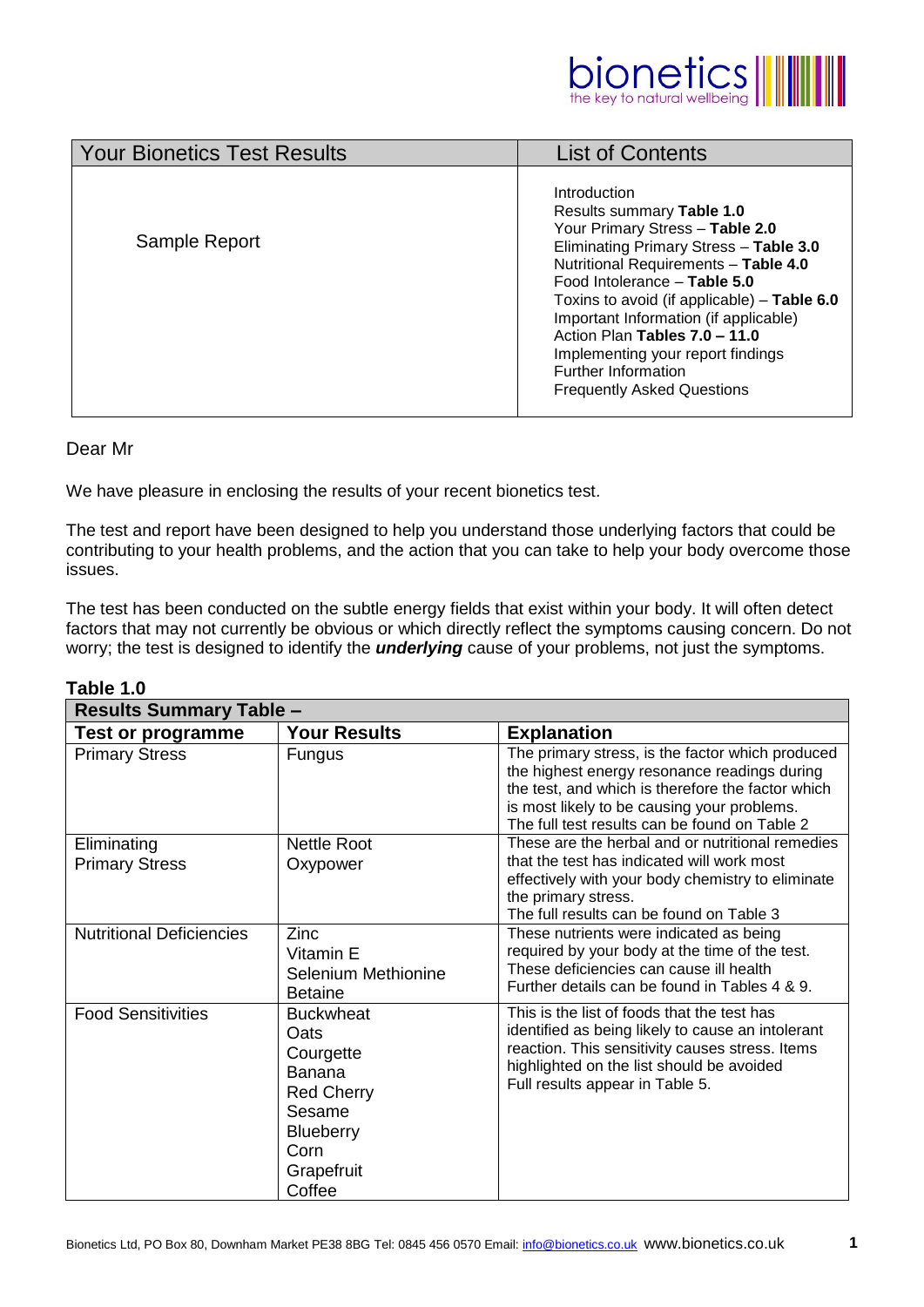

The full results of each test can be found on the following pages along with explanations of how best to interpret the information.

You will also find a page which explains how to get the most out of your programme, and a detailed Action Plan

Further information can be found in the Bionetics Health Guide which you can download 'free of charge' from your login page on the website.

Your login details are: Username: Password: **biopassword**

In the coming week or two you will probably be contacted by one of our advisers who will be able to answer any of your questions regarding the report or help you with the implementation of your programmes. Or if you prefer please contact us on 0845 456 0570 and we'll more than happy to answer your questions.

We hope that you will find the report interesting, and that implementation of the results will help you get back on the road to wellbeing.

With our best wishes for a healthy and happy future

Kind regards

*The Customer Care Team at Bionetics*

# **A few important notes:**

The herbs and nutrients that we suggest you use to help your body purge itself of the primary stress factors are designed to have a cleansing effect on the body. This can sometimes lead to a temporary worsening of symptoms. The reaction usually goes unnoticed, but it can occasionally cause discomfort. This phase normally passes fairly quickly, but if you are at all concerned please don't hesitate to contact us.

Our intention has been to produce a report that provides information and advice which is clear and understandable. However, if you would like to gain a greater understanding of the process and would like the opportunity to talk on a one to one basis with one of our customer service team about your personal situation, our Consultation service is a good option.

If the subject of this report is a child then please ensure that you (the parent or guardian) have read the Health Guide section on children's dosages. We strongly recommend that herbal courses for the under 12's are undertaken through direct consultation with a qualified herbalist. If you are pregnant or suspect that you might be, please consult us before taking any of the recommended products. Some herbal and homeopathic remedies are not recommended during pregnancy and you may require the services of a qualified herbalist.

If you are taking prescription medicine, you should advise your GP or prescribing practitioner about any dietary and nutritional changes that you intend to make. They will of course remain responsible for your general healthcare, and your use of prescription drugs on an on-going basis. You are responsible for ensuring that any supplements that you take are compatible with your medical regime.

If you have cancer, we recommend that you implement the findings of this report under the guidance of a qualified practitioner. These recommendations should only be used to complement other treatments that you maybe undergoing and are not a replacement for them.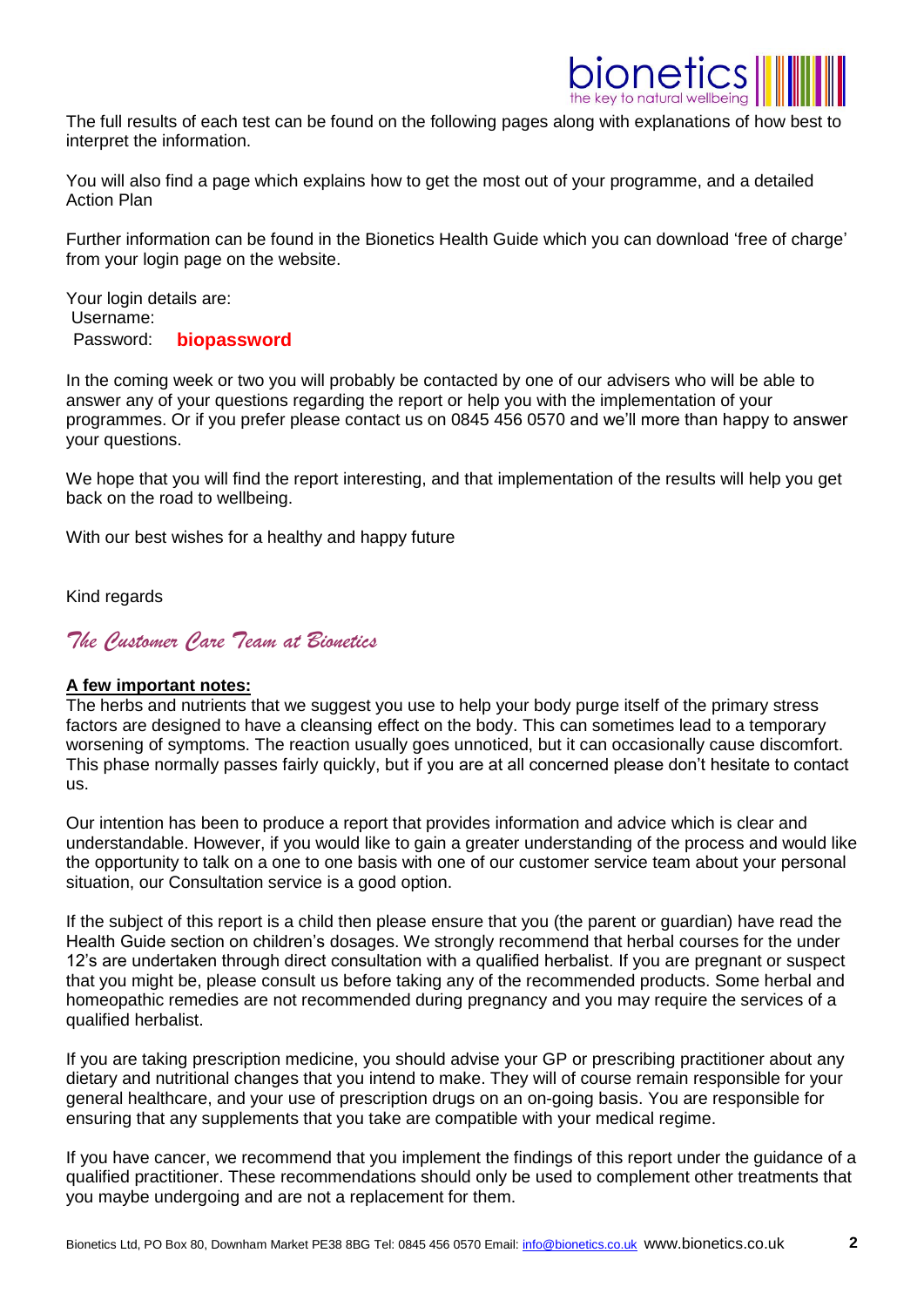# $\left|\text{one} \text{tics} \right|\right|$

# **Table 2.0**

| <b>Your Primary Stress -</b> |               |  |  |  |
|------------------------------|---------------|--|--|--|
| <b>Stress factors</b>        | <b>Status</b> |  |  |  |
|                              |               |  |  |  |
| <b>Pathogens</b>             |               |  |  |  |
| <b>Bacteria</b>              | <b>Normal</b> |  |  |  |
| Fungus                       | <b>Action</b> |  |  |  |
| Parasite                     | <b>Normal</b> |  |  |  |
| Post Virus                   | <b>Watch</b>  |  |  |  |
| <b>Virus</b>                 | <b>Normal</b> |  |  |  |

| <b>Toxins</b>              |               |
|----------------------------|---------------|
| Chemicals and Hydrocarbons | <b>Watch</b>  |
| l Radiation                | <b>Normal</b> |
| l Toxic Metals             | <b>Normal</b> |

**The Primary Stress Test** identifies those factors causing the most serious stress to your body, and which are therefore the factor(s) most likely to have triggered your health problems. These stresses are normally caused by the presence of pathogens or toxins, or sometimes a combination of both.

| <b>Normal</b> | Normal energy levels - needs no further action.                                                |
|---------------|------------------------------------------------------------------------------------------------|
| <b>Watch</b>  | Factors which are not yet causing serious problems, but which have been identified as possible |
|               | future factors. We suggest you read the relevant sections in the health guide for further      |
|               | information.                                                                                   |
| <b>Action</b> | This is the factor which the test has identified as being the Primary Stress, and the one most |
|               | likely to have triggered the onset of your health problem. The herbal remedies suggested on    |
|               | page 4 will help you purge your body of this specific primary stress factor.                   |

There are often combinations of factors that are affecting your health, but normally there will be one which needs dealing with as a priority.

Read the Health Guide for suggestions of the action you should take to alleviate the impact of those items marked **Watch**. Often the impact of these factors is reduced once the primary stress is under control and the nutritional course completed.

# **Primary Stress – Fungus**

We have between 68 and 72 different varieties of fungus in our gut at any time. These are kept in check by our friendly bacteria, the probiotics. The most common fungus is Candida Albicans. Whenever we are exposed to antibiotics, steroids, the contraceptive pill and many other pharmaceutical drugs, these delicate probiotics are killed, and the balance is disturbed. This gives the fungus the opportunity to thrive.

Fungus feeds on sugar and as a bi product releases a chemical similar to alcohol called acetaldehyde. It is ten times more potent than alcohol. Acetaldehyde can give rise to many toxic stress problems including indigestion, arthritis and mental disorders. Fungus fermentation activity also results in the release of the gas carbon dioxide. This causes wind, flatulence and bloating problems.

**Long term implications** –many chronic conditions including gut dysbiosis, IBS, ulcerative colitis, heartburn and skin conditions, arthritis, diabetes, cardio-vascular disease and ME have been linked to toxic fungus activity in the body.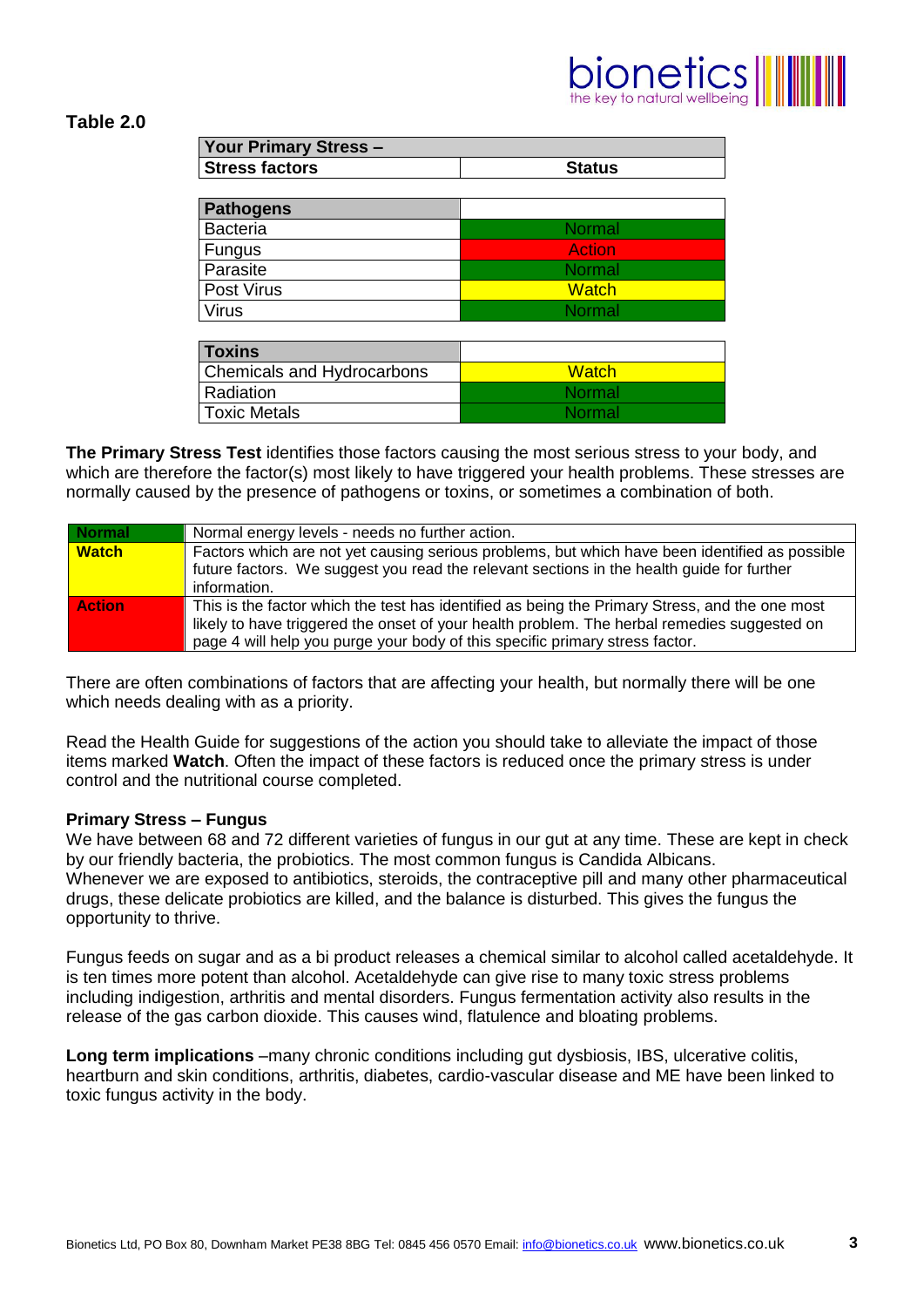# **Table 3.0**

# **Eliminating the Primary Stress –**

# **Herbal Remedies (Fungus)**

#### Nettle Root **Oxypower**

For every primary stress, there are groups of known herbal and nutritional remedies which have established a proven track record of helping the body eliminate that specific problem. The above items have been specifically selected because the test has indicates that these products are best suited to your needs. Dosage information can be found in Table 8.0 of your Action Plan. We suggest that you read the section titled "How to implement the findings of your report" prior to commencing use of these remedies.

### **Table 4.0**

| <b>Nutritional Deficiencies -</b> |                   |                  |                  |  |  |
|-----------------------------------|-------------------|------------------|------------------|--|--|
| <b>Amino Acids</b>                | L-Ornithine       | Magnesium        | Co-Enzyme Q10    |  |  |
| L-Alanine                         | L-Proline         | <b>Manganese</b> | Vitamin A        |  |  |
| L-Arginine                        | L-Serine          | Molybdenum       | Vitamin B12      |  |  |
| L-Asparagine                      | L-Taurine         | Platinum         | Vitamin B1       |  |  |
| L-Carnitine                       | L-Threonine       | Potassium        | Vitamin B2       |  |  |
| L-Carnosine                       | L-Tyrosine        | <b>Selenium</b>  | Vitamin B3       |  |  |
| L-Citrulline                      | L-Valine          | Silver           | Vitamin B5       |  |  |
| L-Cysteine                        | N-Acetyl-Cysteine | Sulfur           | Vitamin B6       |  |  |
| L-Cystine                         | <b>Minerals</b>   | Tin              | Vitamin C        |  |  |
| L-Glutamine                       | <b>Boron</b>      | Vanadium         | Vitamin D        |  |  |
| L-Glycine                         | Calcium           | Zinc:            | <b>Vitamin E</b> |  |  |
| L-Histidine                       | Chromium          | <b>Vitamins</b>  | Vitamin K        |  |  |
| L-Isoleucine                      | Copper            | <b>Betaine</b>   |                  |  |  |
| L-Leucine                         | Gold              | <b>Biotin</b>    |                  |  |  |
| L-Lysine                          | lodine            | Carotenoids      |                  |  |  |
| L-Methionine                      | <b>Iron</b>       | Choline          |                  |  |  |
|                                   |                   |                  |                  |  |  |

The table above lists all of the vitamins, minerals and amino acids against which your hair sample was tested.

Those marked in red have the highest resonance scores, which indicate a requirement. Those marked in yellow are of lower significance, but need watching.

Our recommendation is that you introduce those nutrients marked red and yellow, into your diet by eating foods that contain those nutrients. The bionetics health guide has a section on 'nutritional food sources'.

If you do not like to eat the foods recommended, and/or would like to speed up the process, then you can still take action by taking the appropriate nutritional supplements.

A summary of the nutrients required can be found in Table 9.0. We suggest that you read the section titled "How to implement the findings of your report" prior to commencing use of these supplements.

If you decide to supplement your diet, have a look at the products in the 'online shop' found on the bionetics website [www.bionetics,co.uk](http://www.bionetics,co.uk/). All the products on the site are pure and additive free, and have been selected on the basis of quality and the bioavailability of their essential nutrients. Beware of apparently cheaper products which are full of fillers and other addititives which can inhibit the body's ability to absorb the required nutrient. They may be 30% cheaper but may only deliver 10% of the required nutrient.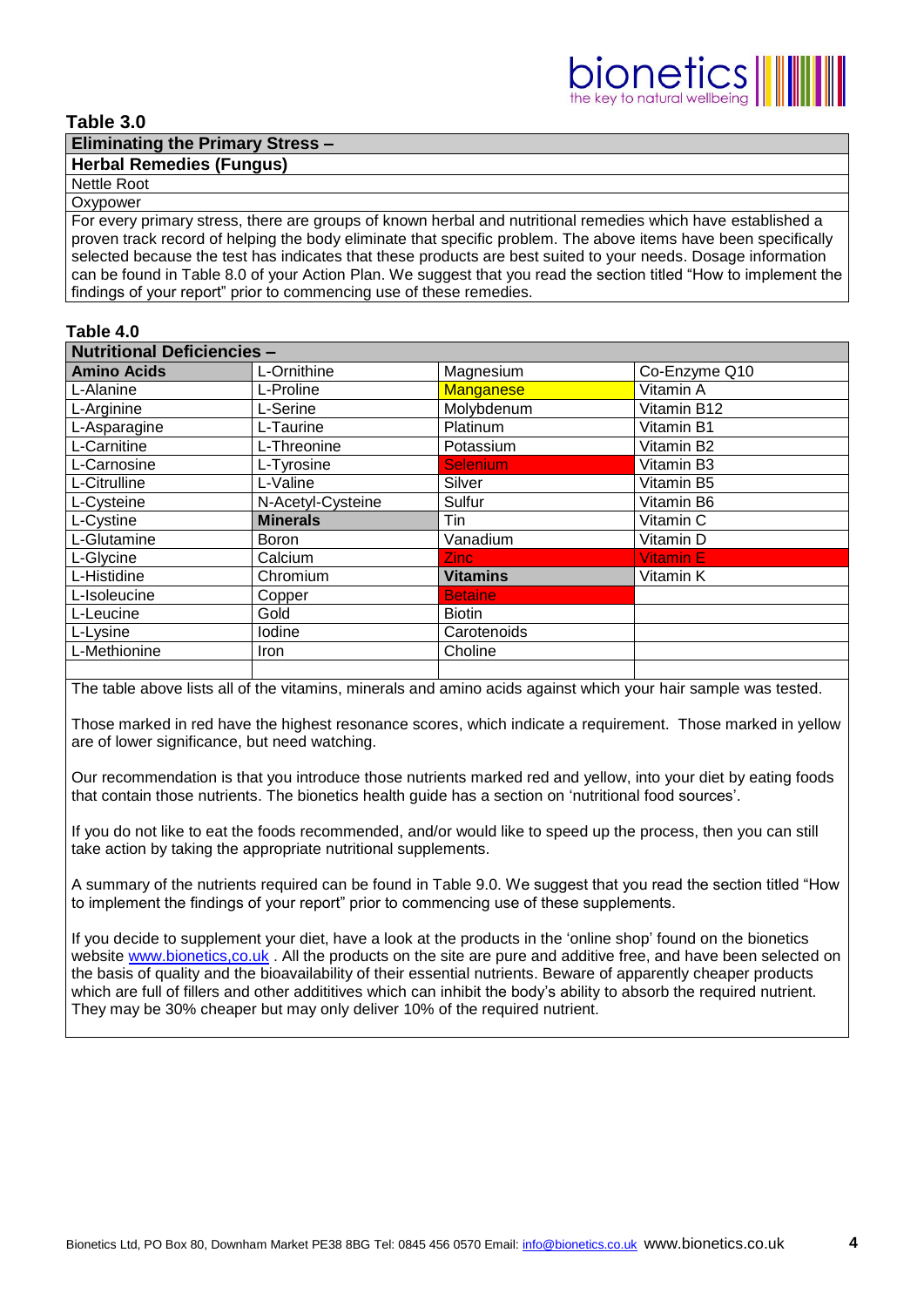# $ionetics  $\parallel$$

# **Table 5.0**

| <b>Food Sensitivities</b>   |                      |                        |                         |                        |
|-----------------------------|----------------------|------------------------|-------------------------|------------------------|
| <b>Dairy</b>                | <b>Banana</b>        | <b>Purple Grapes</b>   | Lamb                    | Cauliflower            |
| Cheese                      | <b>Bilberry</b>      | <b>Purple Plum</b>     | Pork                    | Celery                 |
| <b>Cows Milk</b>            | <b>Black Cherry</b>  | Raspberry              | Turkey                  | <b>Courgette</b>       |
| Goats Milk                  | <b>Black Grapes</b>  | <b>Red Cherry</b>      | Venison                 | Cucumber               |
| Sheep Milk                  | Blackberry           | Redcurrant             | <b>Nuts &amp; Seeds</b> | Garlic                 |
| <b>Unpasteurised Cheese</b> | <b>Blackcurrant</b>  | Rhubarb                | Almond                  | <b>Globe Artichoke</b> |
| <b>Drinks</b>               | <b>Blueberry</b>     | Strawberry             | <b>Brazil Nuts</b>      | <b>Green Beans</b>     |
| Chocolate                   | <b>Citrus Fruits</b> | <b>Tropical Fruits</b> | Cashew                  | <b>Green Pepper</b>    |
| <b>Coffee</b>               | Elderberry           | Watermelon             | Coconut                 | <b>Kidney Beans</b>    |
| Tea                         | Gooseberry           | <b>Yellow Plum</b>     | Hazelnut                | Leek                   |
| <b>Food Intolerances</b>    | <b>Grapefruit</b>    | <b>Grains</b>          | Lentils                 | Lettuce                |
| <u>Eggs</u>                 | <b>Green Grapes</b>  | <b>Barley</b>          | Peanuts                 | Mushroom               |
| <b>Fish</b>                 | Greengage            | <b>Buckwheat</b>       | Pistachios              | Olives                 |
| Cod                         | Kiwi                 | Corn                   | <b>Safflower</b>        | Onion                  |
| Herring                     | Lemon                | Millet                 | <b>Sesame</b>           | Orange Pepper          |
| Plaice                      | Loganberry           | <b>Oats</b>            | Soy                     | Parsnip                |
| Prawn                       | Mango                | Rice                   | <b>Sunflower</b>        | Peas                   |
| Salmon                      | Mulberry             | Rye                    | Walnut                  | <b>Potatoes</b>        |
| Sole                        | Orange               | <b>Spelt</b>           | <b>Vegetables</b>       | <b>Red Pepper</b>      |
| Trout                       | Orange Melon         | Wheat                  | Alfalfa                 | Spinach                |
| Tuna                        | Pale Melon           | <b>Meats</b>           | Aubergines              | Sprouts                |
| <b>Fruit</b>                | Paw Paw              | <b>Beef</b>            | <b>Beetroot</b>         | Tobacco                |
| Apple                       | Peach                | Chicken                | Broccoli                | Tomatoes               |
| Apricot                     | Pear                 | <b>Duck</b>            | Cabbage                 | <b>Yellow Pepper</b>   |
| Avocado                     | Pineapple            | Goose                  | Carrot                  |                        |

**The Food Sensitivity Test** identifies foods to which your body has become over sensitive or intolerant, and which when eaten can cause stress and weaken the body. We are born with the ability to cope with most foods. However, over time our digestive systems become clogged up, our immune systems weaken and our bodies become over toxic. By the time you start becoming intolerant to foods this is a good sign that the body is under too much overall stress and cannot cope. The test will occasionally list items which may not be part of your regular diet. This is normal. It just means that your body has the inbuilt potential to react if you were to digest the item. Avoiding the foods listed and taking the recommended supplements, will allow the body to purge itself of the underlying problems and rebuild its defences and digestive ability. Old favourites can often be reintroduced in moderation, after the programmes are complete. .

The test does **NOT** identify **allergies** as avoidance of foods can affect the results**.** The hair stores 3 to 4 months of information but if you have avoided a food for years the resonance scores can be very low and reflect a negative score. If you suspect or know you are allergic to a food please avoid it even if not marked on this list. **The signs of food sensitivity can be:**

Indigestion, bloating, wind, tiredness after eating, constipation, diarrhoea and even an aversion to eating the food in the first place. Those foods marked with red are to be avoided; those with yellow reduced .and the balance can be eaten normally unless a known allergy exists.

#### **Table 6.0**

| Toxins to $avoid - (only if your primary stress is Chemicals or toxic metals)$ |   |  |  |  |
|--------------------------------------------------------------------------------|---|--|--|--|
|                                                                                |   |  |  |  |
|                                                                                |   |  |  |  |
|                                                                                |   |  |  |  |
|                                                                                |   |  |  |  |
| $-$                                                                            | . |  |  |  |

The **Toxin Test** identifies toxins which may be harming the body. These all have high resonance with your own body's energy and should therefore be avoided. Details of the sources of these toxins can be found in the bionetics Health Guide. On their own and in the small amounts that you ingest on a daily basis, most toxins tend not to be harmful. However the body can loose its ability to purge itself of these poisons and they can accumulate, causing health problems. Avoid these toxins if you can, and adopt the suggested nutritional programme which will help your body purge and cleanse itself of these potentially harmful agents.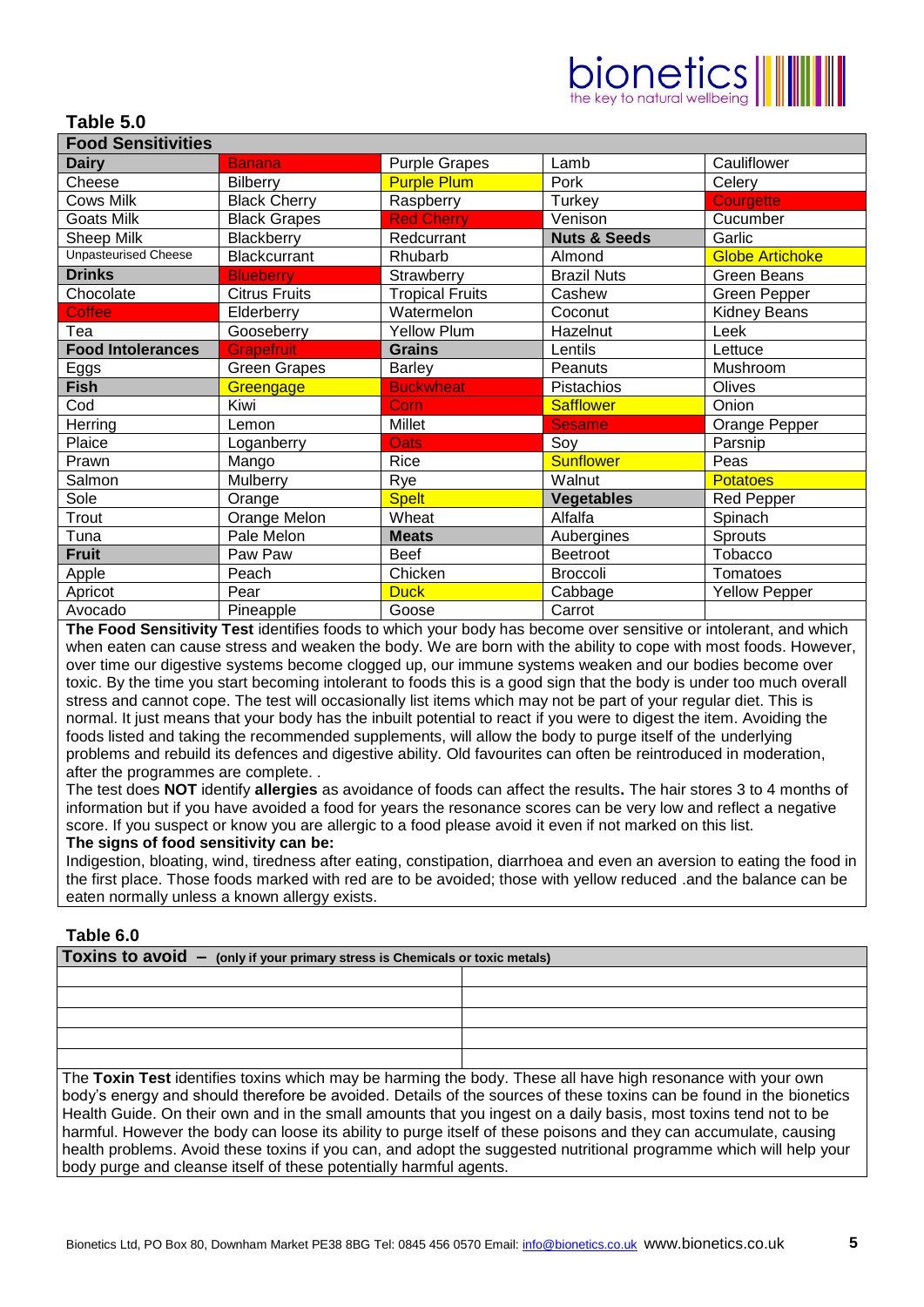# $\frac{1}{\text{long}}$

# **Action Plan –**

# **Programme 1 - Table 7.0 (Please follow this programme for 30 days before you start programme 2)**

**Correcting nutritional and other imbalances** (please read below carefully)

The results of your tests indicate that you are likely to be suffering from the following additional factors which will compound the effect of the primary stress factor. Poor digestive function. Excess acidity. High Free Radical activity. Low nutrient intake. Following programme 1 will correct these imbalances and strengthen your body before starting the other programmes.

Nano-Cal - 60 day supply (Plus Vitamin D See section in report before ordering)

Organic Green Barley - 60 day supply

Prime Selection- 60 day supply

# **Programme 2 - Table 8.0 (Please continue programme 1 whilst following programmes 2 & 3)**

# **Eliminate Primary Stress** (Please read below before taking these products)

These are the specific herbal remedies, and doses, that the test has indicated will be most effective in eliminating your primary stress factor. If you are taking prescription medicine or are pregnant we recommend that you have a practitioner consultation before starting to use these products. **For further advice please call us on 0845 456 0570.** 

| <b>Product</b><br>Please note that these are specific<br>herbal and homeopathic remedies<br>combined and dosed for your unique<br>needs. Please DO NOT use<br>alternatives from other sources. | liquid<br>៦<br>Capsule | Dose<br>Normal | VeQ<br>Per<br>Times | ks<br>Weel<br>৳<br>$\frac{1}{2}$ | Φ<br>Dos<br>ced<br>Red | VeQ<br>Per<br>Times | Weeks<br>৳<br>o<br>2 | als<br>ក<br>ቴ<br>ന | Total number of<br>capsules or drops<br>to complete your<br>course.<br><b>Drops</b><br>$1260 = 100$ ml<br>$2520 = 200$ ml |
|------------------------------------------------------------------------------------------------------------------------------------------------------------------------------------------------|------------------------|----------------|---------------------|----------------------------------|------------------------|---------------------|----------------------|--------------------|---------------------------------------------------------------------------------------------------------------------------|
| Oxypower                                                                                                                                                                                       |                        | 10             | 2                   |                                  | 5                      | っ                   | 3                    |                    | 630                                                                                                                       |
| <b>Nettle Root</b>                                                                                                                                                                             |                        |                |                     |                                  |                        | ⌒                   | າ                    |                    | 84                                                                                                                        |

# **Programme 3 - Table 9.0 (Please continue programme 1 whilst following programmes 2 & 3)**

### **Nutritional Requirements** (Optional - please read below)

The test indicated a requirement for the following nutrients. We suggest that you correct this situation by adding the nutrients to your diet by eating more of the foods containing these nutrients, details of which can be found in the bionetics health guide. If you would prefer to take these as supplements, they are available via the bionetics website or can be ordered by phone on 0845 456 0570 Zinc Picolinate - 120 Caps

Vitamin E - 90 Caps

Selenium Methionine – 60 Caps

Betaine - 90 Caps

# **Table 10.0**

# **Food Intolerances** (Please read below)

We suggest that you avoid the foods listed below. Details of replacements for some of the intolerant foods can be found in the health guide. When avoiding foods it is important to ensure that you are maintaining an overall balanced nutritional intake. We suggest that you incorporate the nutrients listed in Table 7.0 into your daily regime to maintain a balanced nutritional intake.

| <b>Avoid</b>      | <b>Avoid</b>     |
|-------------------|------------------|
| Coffee            | <b>Buckwheat</b> |
| Banana            | Corn             |
| Blueberry         | Oats             |
| Grapefruit        | Sesame           |
| <b>Red Cherry</b> | Courgette        |

# **Table 11.0**

| Toxins to avoid (only if applicable) | Nothing contained in this report is meant to infer or state that<br>the products are for the diagnosis, treatment, cure or |  |  |  |  |  |
|--------------------------------------|----------------------------------------------------------------------------------------------------------------------------|--|--|--|--|--|
| <b>Avoid</b>                         |                                                                                                                            |  |  |  |  |  |
|                                      | prevention of any disease or ailment. Always consult with your                                                             |  |  |  |  |  |
|                                      | doctor if you experience any medical problems or you are                                                                   |  |  |  |  |  |
|                                      | taking prescription medicine. It is your responsibility regarding<br>the products that you take.                           |  |  |  |  |  |
|                                      | If you have any questions or are having problems ordering                                                                  |  |  |  |  |  |
|                                      | online please give us a call on: 0845 456 0570 or you may                                                                  |  |  |  |  |  |
|                                      | find it easier to email us on info@bionetics.co.uk                                                                         |  |  |  |  |  |
|                                      |                                                                                                                            |  |  |  |  |  |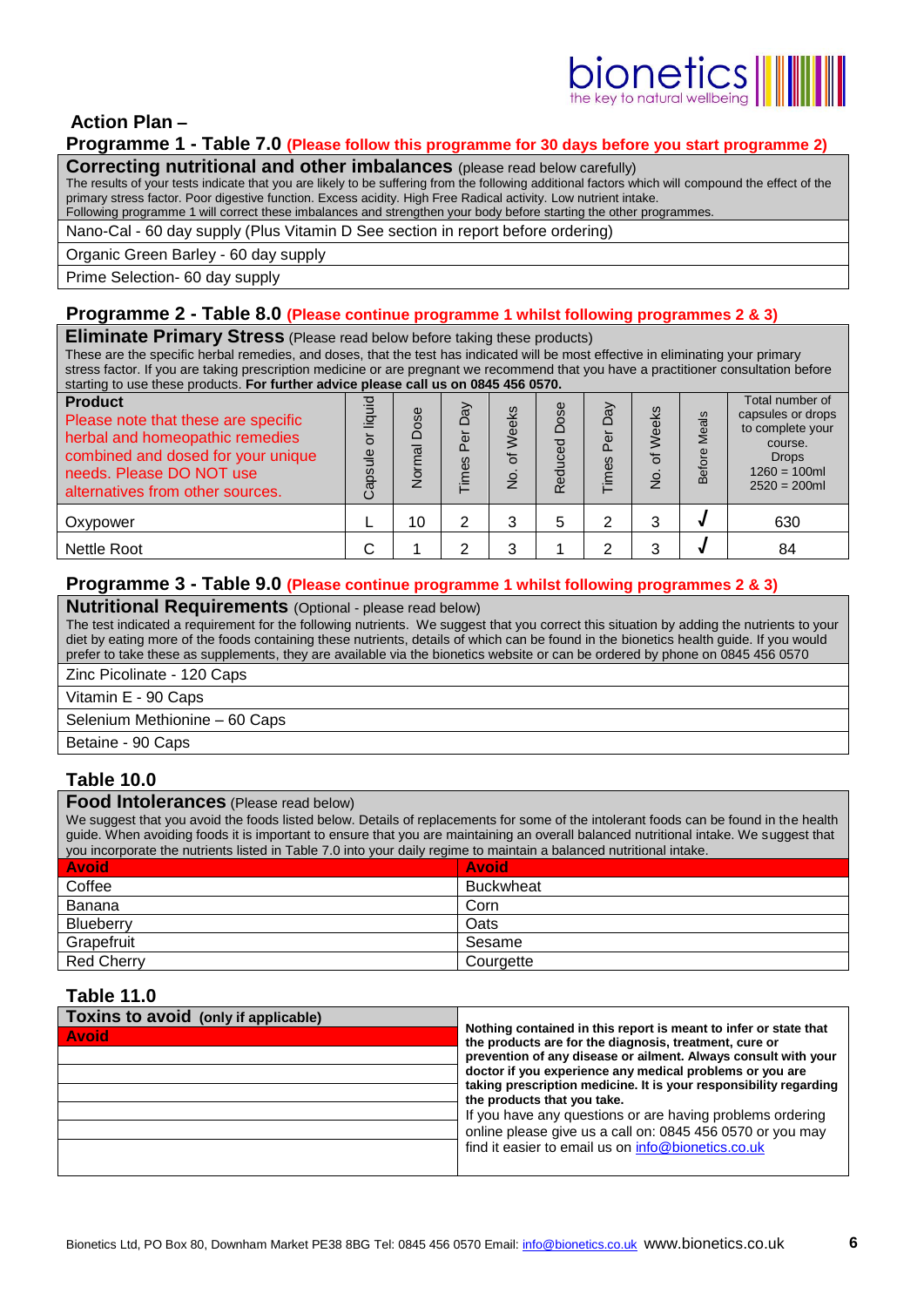# $\overline{\text{long}}$

# **How to implement the findings of your report**

We have designed the nutritional recommendations to be as flexible as possible to fit both your budget and your time. You can choose which programme(s) best suits your needs and lifestyle in order to gain the most out of the course. Each programme is designed to work on its own; but completing all aspects of your personal Action Plan will deliver the best results.

### **Important**

Please note that the dosages and product recommendations made in this report are based on those products available from the bionetics web shop. Products with similar names that may be available elsewhere may differ in content and strength and may not produce the desired results. We hope that you will understand that bionetics cannot accept responsibility for products sourced from other suppliers. Genuine bionetics approved supplements can be purchased from [www.bionetics.co.uk](http://www.bionetics.co.uk/) in the on line shop.

**Firstly,** avoid the foods and toxins (if applicable) to which you are intolerant. These factors are stressing your body and are inhibiting your immune and healing capability. Removing tea, coffee and wheat completely sometimes can lead to a detox reaction and it may be necessary to reduce these slowly. You can discuss this with your advisor during your consultation if you are concerned.

**Secondly**, study the herbal and nutritional programme recommendations detailed below and decide which option(s) is/are best suited to you. None of the products suggested in this report are owned or manufactured by Bionetics. Our aim has been to search for products from around the World, which offer our clients the best combination of quality, effectiveness and value for money. For your convenience they are now all available in our web shop. You can order online or by phone and the products will be delivered direct to your home.

#### **Programme 1 – Correcting nutritional and other imbalances**

In addition to the specific factors outlined in your report there are other factors which will be undoubtedly hindering your path to good health. The presence of food intolerances strongly suggests poor digestion and over acidity in the body. Nutritional deficiencies are often the result of an impaired digestive system. These factors can cause imbalances in the body and compound the effect of the primary stress. By eliminating these factors the body is set up to tackle the primary stress in a more efficient and lasting way.

### **Programme 2 – Eliminating your Primary Stress Factor**

Our recommendation is to use the herbal remedy specifically designed to help your body eliminate the Primary Stress identified in the bionetics test. This programme is described in Table 2.0 of your report. The specific products and dosages required are outlined in Table 8.0 of your Action Plan.

### **Programme 3 – Addressing Nutritional Requirements**

The test indicated a requirement in your body of certain important nutrients. These are described in Table 4.0 of your report and Table 9.0 of your Action Plan. We suggest that you add foods containing these nutrients to your diet; a list of which can be found in the health guide. If you find this difficult or time consuming you can add nutritional supplements to your diet. If you are going to supplement your diet we recommend that you use pure, additive free nutrients only. For your convenience a selection of pure nutrients can be ordered from the [www.bionetics.co.uk](http://www.bionetics.co.uk/) on line shop.

#### **For the best results**

Our experience indicates that the best results are obtained from a bionetics programme when the body has been nutritionally prepared. Many of us have bodies which have become over acidic and digestive systems which have become severely inhibited. These factors can hinder the effect of a specific nutritional programme designed to eliminate a primary stress factor. We therefore need to address these issues first to create the best possible environment for our attack on the primary stress. We suggest that you begin your programme by commencing with Programme 1 for 30 days before starting Programmes 2 and 3.

- **Acidity Levels** the body has a natural acidity or ph level of 7.365. Modern diets have left many of us with a much lower ph or high acidic level. High acidity inhibits that body's normal functions and contributes to a host of degenerative diseases. Our recommendation is to adopt a diet which is more naturally alkaline; details can be found in the bionetics health guide. You can quickly and efficiently balance your pH by using **Nano-Cal** an activated calcium/magnesium/vitamin D supplement.
- **Nutrient and Antioxidant levels** eat at least 7 portions of mixed fruit and vegetables per day, being careful to avoid any to which you are sensitive. If you find this difficult then you can supplement your diet with organic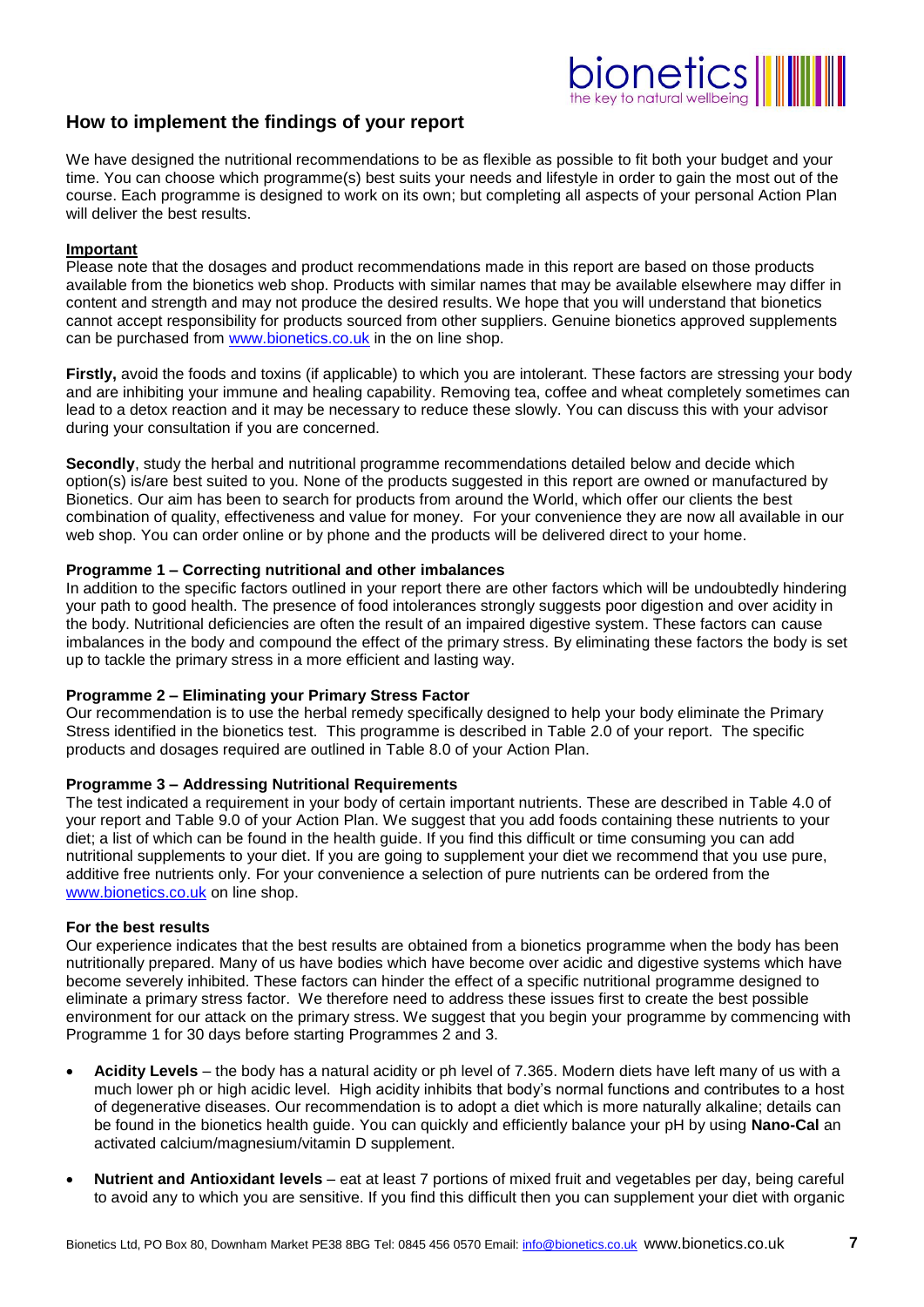

wholefoods. We recommend **Prime Directive or Prime Selection** and **Organic Green Barley** as two of the best products you can buy to increase your nutrient and antioxidants levels.

 **Poor Digestion** – avoid food on your intolerance list. Eat 7 mixed portions of fruits and vegetables per day. Eat freshly prepared and organic food where possible. Avoid processed foods, trans-fats, sugar, tea, coffee, cakes, biscuits etc. Reduce red meat consumption and alcohol, and eat more fibre. Add nuts, grains and vegetables to your diet where allowable. Drink more bottled mineral or properly filtered water preferably 1.5 – 2.0 litres per day. You can help to improve your digestion by adding probiotics to your diet. We suggest **Prime Directive/Selection** an organic wholefood supplement with a super strain of 13 commonly occurring good bacteria.

#### **Nano-Cal, Prime Directive and Organic Green Barley** can all be ordered from the bionetics online shop. [www.bionetics.co.uk](http://www.bionetics.co.uk/)

#### **Ordering**

Once you've decided which option(s) best suit your personal situation and needs then you can order the products online at [www.bionetics.co.uk](http://www.bionetics.co.uk/) or call us on **0845 456 0570 to order by phone**.

#### **Further Information**

Our advisers are happy to answer your basic questions on the phone, or via email, free of charge. We are sometimes very busy on the phone and suggest that if you cannot get through that you leave us a message and we will get back to you as soon as we can. Alternatively, send us your queries via email to [info@bionetics.co.uk](mailto:info@bionetics.co.uk)

#### **FREE 15 minute phone consultation**

**We are currently offering a FREE 15 minute phone consultation with all tests ordered. In order to organise your consultation please call 0845 456 0570 and we will book a convenient day and time for you. You do NOT need to have a consultation in order to start with your personal action plan, the choice of when to use the consultation is up to you if you decide to use this offer.** 

#### **Friends and Family Discounts**

If you have any friends or family who you feel would benefit from having a bionetics test you can add them to the site for only £54.95 per test for results online or £57.95 for postal results as well. There is no limit to the numbers of people you can add. Simply go to the applications page and login as an existing customer using the login details contained on page 2 of this report. Once logged in you can add friends and family by filling in the box and paying online. If you do not have internet access then please call us and we'll give you details over the phone.

#### **Nano-Cal & Vitamin D**

We recommend Nano-Cal for two specific reasons. Firstly, in order to help neutralise an internal acidic terrain and secondly, as a source of calcium. If taking Nano-Cal for acidity only then there is no need to take it with Vitamin D. However, if you are over the age of 50, suffer from Osteoporosis, post menopausal symptoms or want to take Nano-Cal as a calcium supplement then you should take additional vitamin D. Please order the Vitamin D listed in the website (1000iu's per capsule) and take one capsule daily.

If you order Nano-Cal and Vitamin D together then you can claim a 10% discount. Please use the following coupon code when ordering online or quote this code when ordering over the phone. Coupon code: **Nano10**

#### **Disclaimer**

The contents of this report are not meant to infer any diagnosis, treatment or cure of specific conditions and illnesses. Although many illnesses can be linked to nutritional deficiencies and pathogenic or toxic influences, the presence of them in your report is not necessarily indicative of the illness itself. If you are concerned about your health then you should seek the advice of a qualified healthcare professional. When making changes to your diet and nutrirtion it is your responsibility to ensure that the products that you are taking are compatible. You can check this online using a 'drug safety checker' which will indicate when there are possible interactions with certain nutritonal groups.